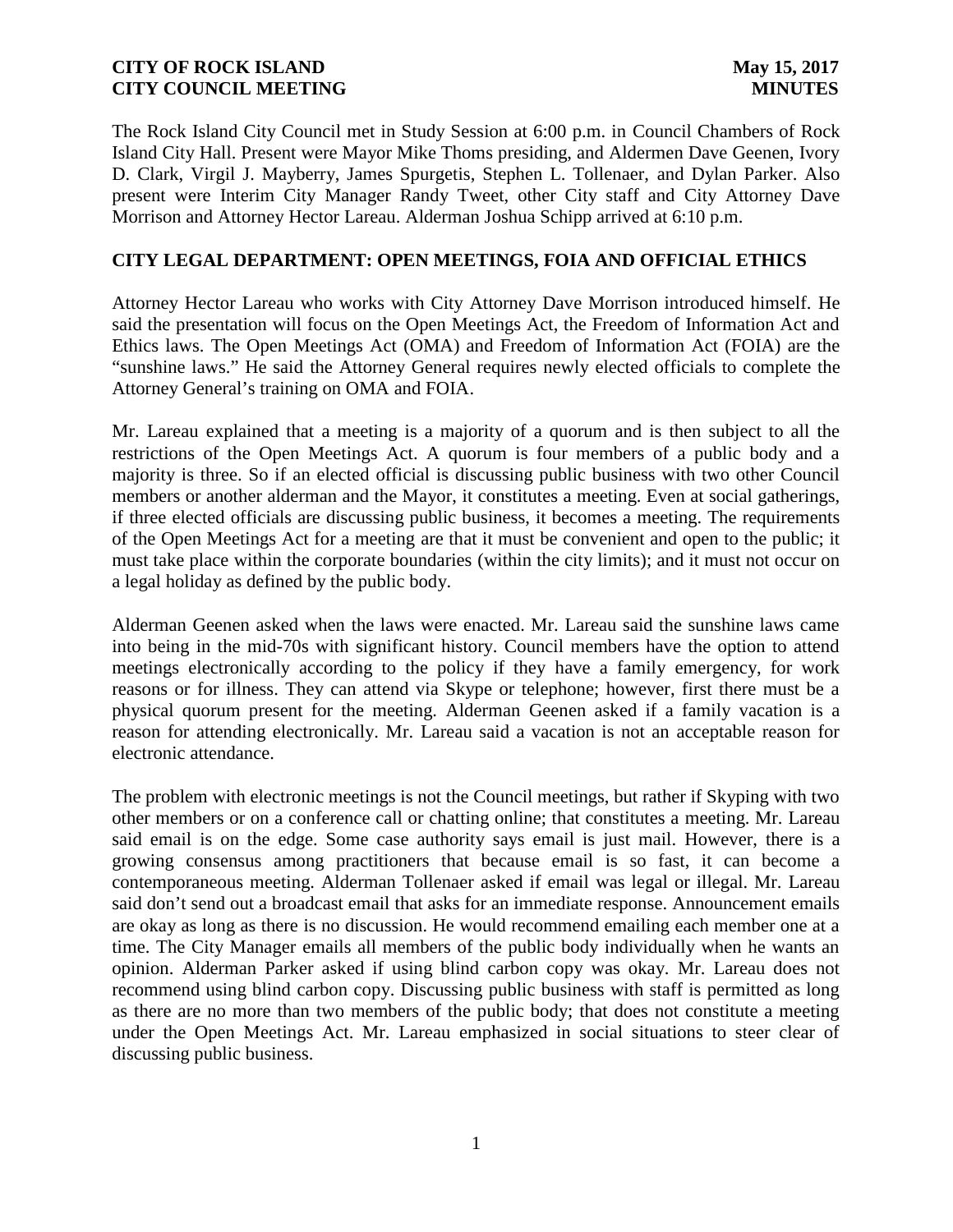Mr. Lareau next discussed notice requirements. He said in cases of situations where an emergency meeting must be called such as with a tornado or flooding; the City must give notice as soon as possible. The notice must be posted at the building and on the website. He said Council members may discuss items beyond the limits of the items on the agenda, but may not take any action if it is not on the agenda.

Mr. Lareau discussed minutes which must be kept of both open and closed meetings. The minutes must include who is in attendance; a summary of the discussion; the date, time and location; and a record of the votes. Minutes are not a verbatim summary of the meeting. There is a verbatim recording of executive session meetings.

Mr. Lareau reviewed the topics that are allowed in closed session: employment, litigation, land acquisition and collective bargaining (employment). These are strictly construed by the statute for going into closed session. Mr. Lareau said departing from the specific reason for the closed session is almost certainly unlawful and a bad practice. Alderman Spurgetis asked if employment includes personnel. Employment discussions must focus on the performance, compensation, or the dismissal of a specific employee or a specific group of employees. The specifics do not need to be announced in open session; for example, the name of the person or the group of employees. Mr. Lareau said a meeting must be started in open session; the exception needs to be stated for why the body is going into closed session; a vote must be taken to go into closed session; and then the body can go into executive session. Council must also vote to come out of closed session. If any action is needed, it must occur in open session after Council comes out of closed session.

Mr. Lareau explained the litigation exception: the litigation must have been filed; probable or imminent of being filed. The status of lawsuits, strategies for dealing with litigation or settlement options may all be discussed in closed session. Talking about possible lawsuits must be discussed in open session. Litigation must be overt such as a demand letter to be able to go into closed session for litigation. If imminent, it must be entered into the record in closed session the reasons why the public body believes it is imminent. Verbatim recordings must be kept of closed sessions. Minutes must be approved to start the clock in order to eventually destroy the verbatim recordings.

Mr. Lareau reviewed three things to remember: Open Meetings Act requirements are the bare minimum; always err by doing more than is required; and if you have to ask if it's a problem; then it is. Alderman Geenen asked what happens with violations of the Open Meetings Act. Criminal charges can be filed and there are penalties. Alderman Tollenaer asked what part of the statute prohibits listing all four reasons on the agenda for executive session. Mr. Lareau responded that you must cite the specific reason for going into executive session; it can't just be a free-ranging conversation. The statute requires it and case law supports it. Alderman Tollenaer asked why the change after doing it wrong for so many years. City Attorney Morrison said he has been bringing up the issue since he became the City Attorney in 2014; also with the new Council coming on, it seemed like a good time to make the changes regarding executive session. Alderman Tollenaer asked if you had to go into executive session to discuss personnel or acquisition or litigation or can you discuss it in open session. Mr. Lareau said you can discuss those items in open session, but it is not recommended. He said it would be better to schedule an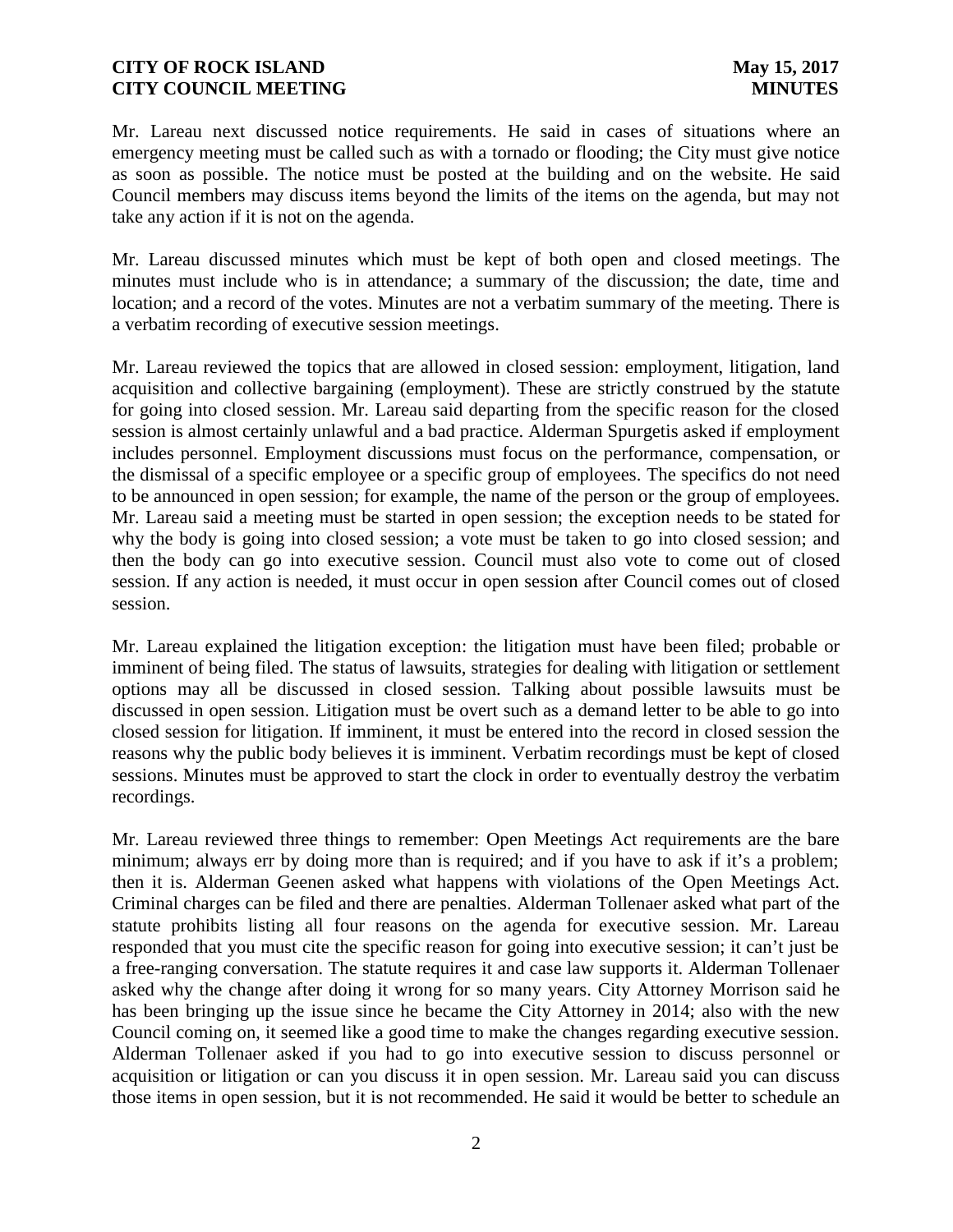emergency meeting if it's an emergent situation. Mr. Lareau said Council is the policymaker, but matters of land acquisition, personnel or collective bargaining are best handled in closed session.

Mr. Morrison said with reference to Alderman Geenen's question about violations; it's possible to be charged with a Class C misdemeanor and receive up to 30 days in jail; that would be atypical. Alderman Geenen asked who that would apply to when there is a violation. Mr. Morrison responded the persons who were involved in the meetings violation. He also said someone may go to the court and ask for an injunction. The judge or the Attorney General could make a ruling and make the minutes public and potentially the verbatim recordings. Mr. Lareau said another potential result of violations could make ordinances rendered null.

Mr. Lareau explained that text messages could be records and may be subject to the Freedom of Information Act. He cautioned Council that all electronic communications are subject to FOIA. An elected official's personal communications are not public records and are not subject to FOIA.

Mr. Lareau reviewed the State Officials and Employees Ethics Act which has been incorporated into the City's Code of Ordinances including prohibited sources of gifts. If an elected official pays market value for something, that is not prohibited under the law. Food and refreshments up to \$75 in value are allowed as long as it's consumed on the premises. He reviewed prohibited political activity conducted while doing work for the City or acting as an elected official. He also discussed a case with a ruling of indirect benefit of "good will." Elected officials should not make decisions that could result in a personal advantage or disadvantage. Mr. Lareau said to always exercise caution and call them with questions or concerns.

Alderman Parker asked if they had received the state required training. Mr. Lareau responded that the state training is online. Mr. Morrison said the link for the online training was in their packet they received; it must be completed with 90 days of May 1; and the certificates of completion must be returned to the City Clerk.

### **ADJOURNMENT**

There being no other business, the Study Session adjourned at 6:34 p.m.

Judith H. Gilbert, City Clerk

\_\_\_\_\_\_\_\_\_\_\_\_\_\_\_\_\_\_\_\_\_\_\_\_\_\_\_\_\_\_\_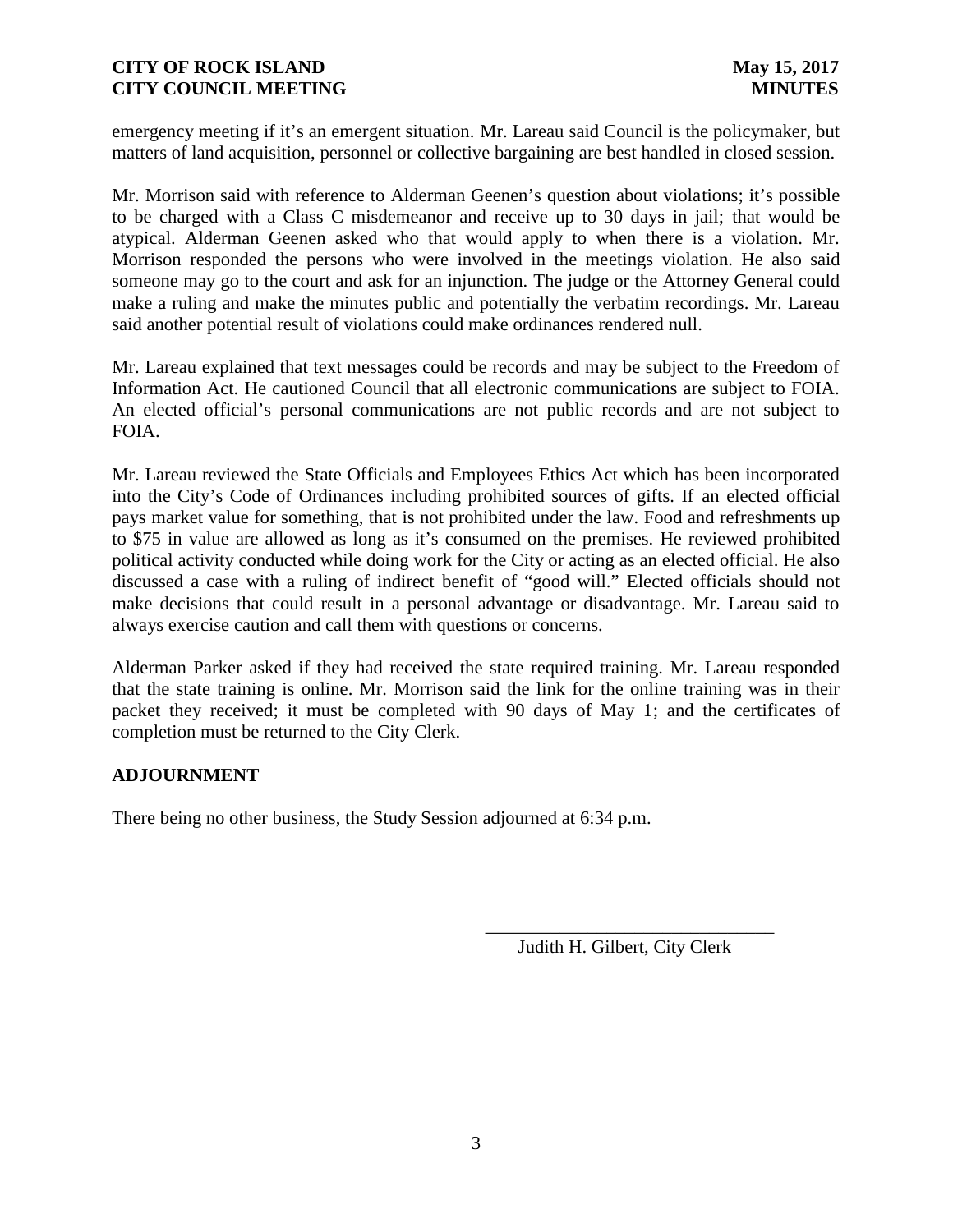Rock Island City Council met in regular session at 6:45 p.m. in Council Chambers of Rock Island City Hall. Present were Mayor Mike Thoms presiding, and Aldermen Dave Geenen, Ivory D. Clark, James Spurgetis, Stephen L. Tollenaer, Dylan Parker, and Joshua Schipp. Also present were Interim City Manager Randy Tweet and City Attorney Dave Morrison. Alderman Virgil J. Mayberry was absent.

#### Introductory Proceedings

Mayor Thoms called the meeting to order and led in the Pledge of Allegiance. Alderman Schipp gave the Invocation.

## Agenda Item #5 **Minutes of the meeting of May 8, 2017.**

It was moved by Alderman Clark and seconded by Alderman Geenen to approve the Minutes as printed. The motion carried by the following Aye and No vote; those voting Aye being; Alderman Geenen, Alderman Clark, Alderman Spurgetis, Alderman Tollenaer, Alderman Parker, and Alderman Schipp; those voting No, none.

Agenda Item#6

## **Minutes of the Executive Session of May 8, 2017.**

It was moved by Alderman Spurgetis and seconded by Alderman Clark to approve the Executive Session Minutes. The motion carried by the following Aye and No vote; those voting Aye being; Alderman Geenen, Alderman Clark, Alderman Spurgetis, Alderman Tollenaer, Alderman Parker, and Alderman Schipp; those voting No, none.

# Agenda Item #7 **Update Rock Island by Mayor Mike Thoms.**

Spring into Summer 5K – On Saturday, May 20, 2017 at 9:00 am the Spring Forward Learning Center, Martin Luther King, Jr. Community Center and the Rock Island Library are partnering to put on a 5K run which will fight the summer slide and bring learning to more than 500 children at Spring Forward enrichment camps. Race Day Registration will be from 7:30 a.m. to 8:45 a.m. at Sunset Park at the Main Shelter and the race begins at 9:00 am. Please enter the 31st Avenue entrance to park. Chip timing for all participants, t-shirt and a fun quarter mile run for kids 12 years old and younger.

Citizen of the Year – Do you know someone that deserves to be recognized for what they do for the community? If so, this is your opportunity to nominate them for the 2017 Citizen of the Year Awards, sponsored by the Mayor and City Council. There are seven categories for Rock Island Citizens; Business, Professional, Education, Individual, City Employee, Organization and Youth. There is a special category for someone that does not live in Rock Island but has contributed to the good of the community. This person/organization is not eligible for the overall Citizen of the Year award, but may be nominated as the Honorary Citizen of the Year. To learn more and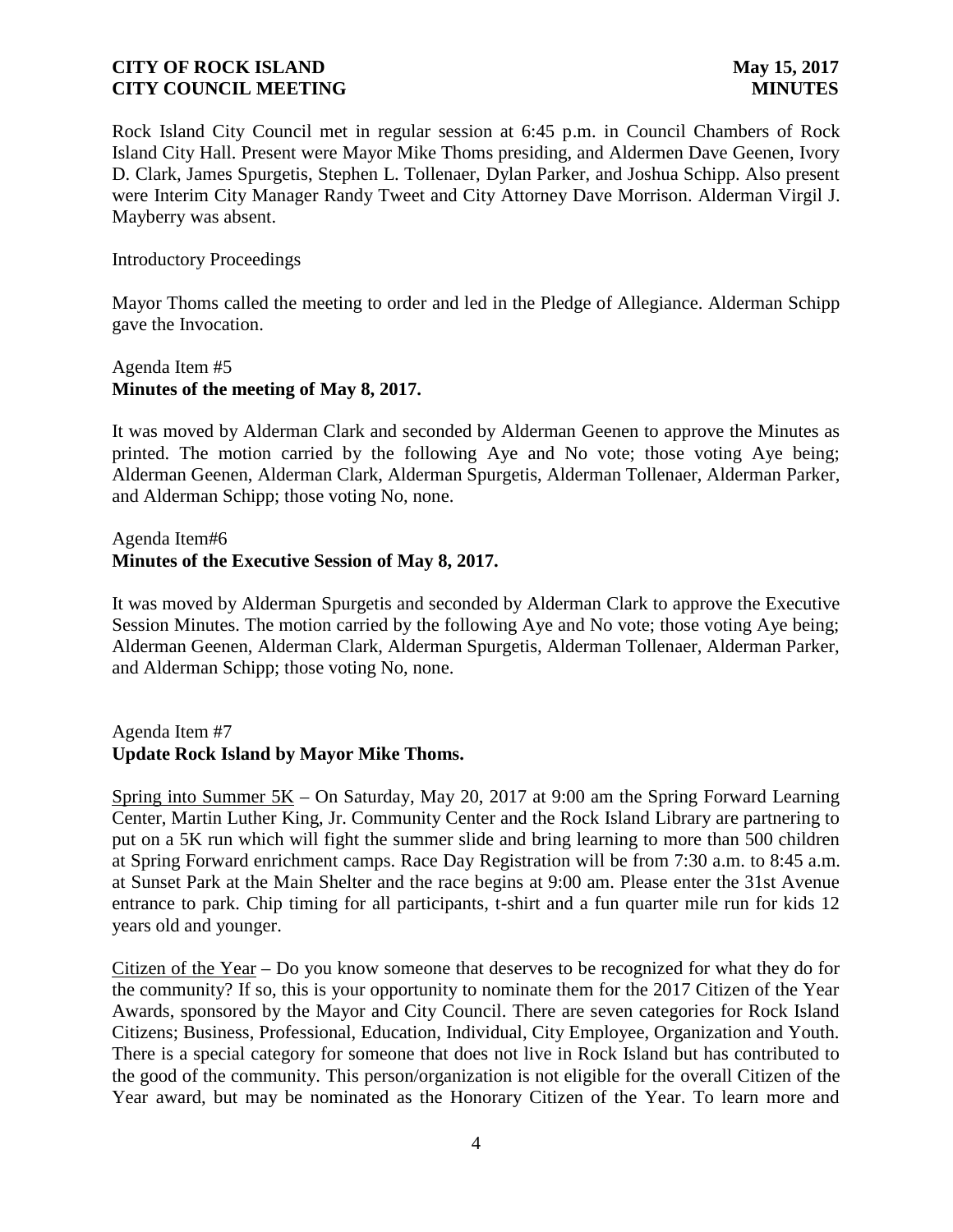nominate someone go to www.rigov.org/COY. The deadline for receiving nominations is June 9, 2017. If you have questions, please call Committee Co-Chairpersons/Aldermen Dylan Parker at (309) 738-3416 or Dave Geenen at (309) 738-4569 or City Clerk Judith Gilbert at (309) 732- 2010.

Augustana Music Festival Concert – The Augustana Symphony Orchestra, Augustana Symphonic Band and the Augustana Choir will perform a grand festival concert in Dr. Daniel Culver's final appearance on the Centennial Hall Stage. The concert is free and will be held May 20, 2017 and starts at 7:00 p.m. For more information please call (309) 794-7323.

Cardinals/Dodgers Bus Trip – Baseball fans are sure to have a good time at this Cardinals – Dodgers game on Monday, May 29, 2017 at Busch Stadium in St. Louis. The Rock Island Parks and Recreation Department sponsored trip will leave at 7:00 a.m. for a 1:15 p.m. game. The cost is \$95.00 which includes a seat on a deluxe motor coach and third base line ticket to the game. Register online at www.rigov.org or call (309) 732-7275 or stop by the RIFAC Park office at 4303 24th Street in Rock Island.

### Agenda Item #8 **Presentation of the Rock Island Historic Preservation Awards.**

Mr. Martin Bush, President of the Rock Island Preservation Society thanked Mayor Thoms and Council for allowing the society to present their awards in honor of Historic Preservation Month. He said the 2016 awards are to recognize and commend individuals and organizations who have worked to restore and preserve historic structures. The awards are primarily for exterior improvements. Mr. Bush and Mayor Thoms presented the awards.

A certificate of recognition was presented to Josh and Dr. Annie Wren of 740 22nd Street for their front porch restoration of their 1914 bungalow home.

John Snow, Director of the Karpeles Manuscript Museum at 700 22nd Street, received a preservation award for the replacement of the building's dome that recreates the original dome.

Eric Mathis of 1320 20th Street received a preservation award for the work he did himself on his home including repainting the clapboard and rebuilding windows.

Dennis and Alicia Harker of 847 21st Street received a preservation award for removing the shingles and restoring the original 1890s clapboard on their home.

A preservation award was presented to John Brown of 736 17th Street for major repair, restoration and landscaping for transforming the exterior of his home.

John Gotilla, Automotive Expert Garage at 547 20th Street, received a preservation award for restoring an original abandoned gas station and maintaining much of the building including the stair step gable while adapting it for his business use.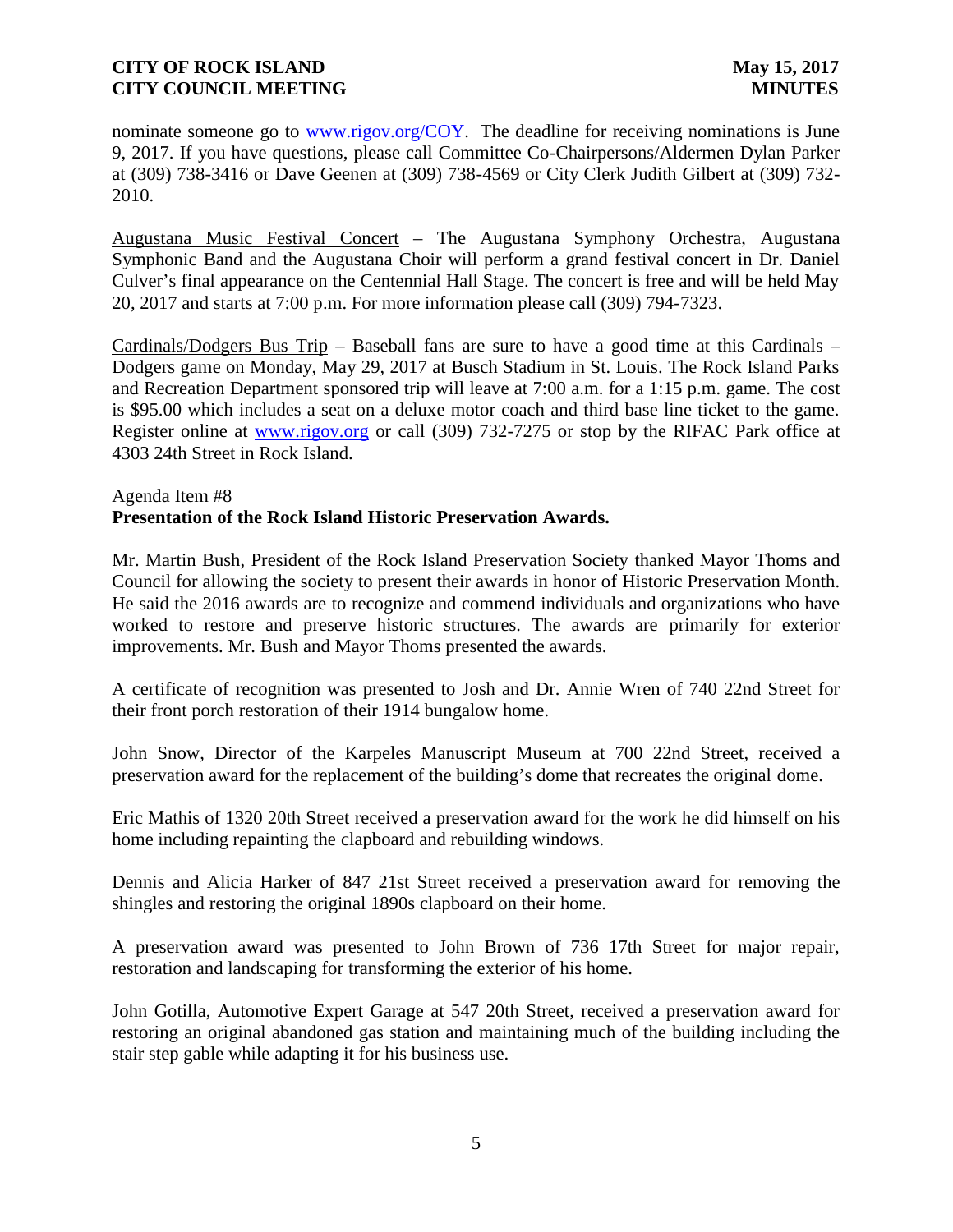Erik Reader, Executive Director of Downtown Rock Island Partnership, accepted a preservation award to Rock Island Economic Growth Corporation for the restoration of the historic storefronts exterior of the three buildings known as Star Block at 1721-1729 2nd Avenue. The interior was also adapted for housing.

A special award was presented to Friends of Hauberg Civic Center Foundation in recognition of their efforts to save the Hauberg Civic Center as a publically owned building. President Deb Kuntzi accepted the award and the board members of the Friends of Hauberg Civic Center were also recognized.

Pictures were taken of the award winners.

### Agenda Item #9 **Proclamation declaring May, 2017 as Preservation Month.**

Mayor Thoms read the proclamation. Martin Bush accepted on behalf of the Rock Island Preservation Society. Alderman Parker said he was a proud member of the preservation society; he encouraged everyone to join. He said the society does wonderful and necessary work in the city to preserve Rock Island's history.

## Agenda Item #10 **Proclamation declaring May 21 through May 27, 2017 as National Public Works Week.**

Mayor Thoms read the proclamation. Interim Public Works Director Larry Cook accepted the proclamation and thanked the Mayor and Council. Mr. Cook said the Public Works staff is second to none with their dedication, pride and perseverance; and the city is well served. Alderman Schipp thanked the Public Works staff.

Agenda Item #11

# **Claims for the week of May 5 through May 11 in the amount of \$666,100.81 and payroll for the weeks of April 24 through May 7, 2017 in the amount of \$1,476,976.00.**

It was moved by Alderman Clark and seconded by Alderman Spurgetis to allow the claims and payroll. The motion carried by the following Aye and No vote; those voting Aye being; Alderman Geenen, Alderman Clark, Alderman Spurgetis, Alderman Tollenaer, Alderman Parker, and Alderman Schipp; those voting No, none.

### Agenda Item #12

**Report from the Public Works Department regarding the emergency purchase of a rebuilt Cummins ISL long block from MJ Diesel Engine Specialist Inc. of Yakima, WA in the amount of \$13,899.50.**

It was moved by Alderman Spurgetis and seconded by Alderman Schipp to approve the purchase as recommended.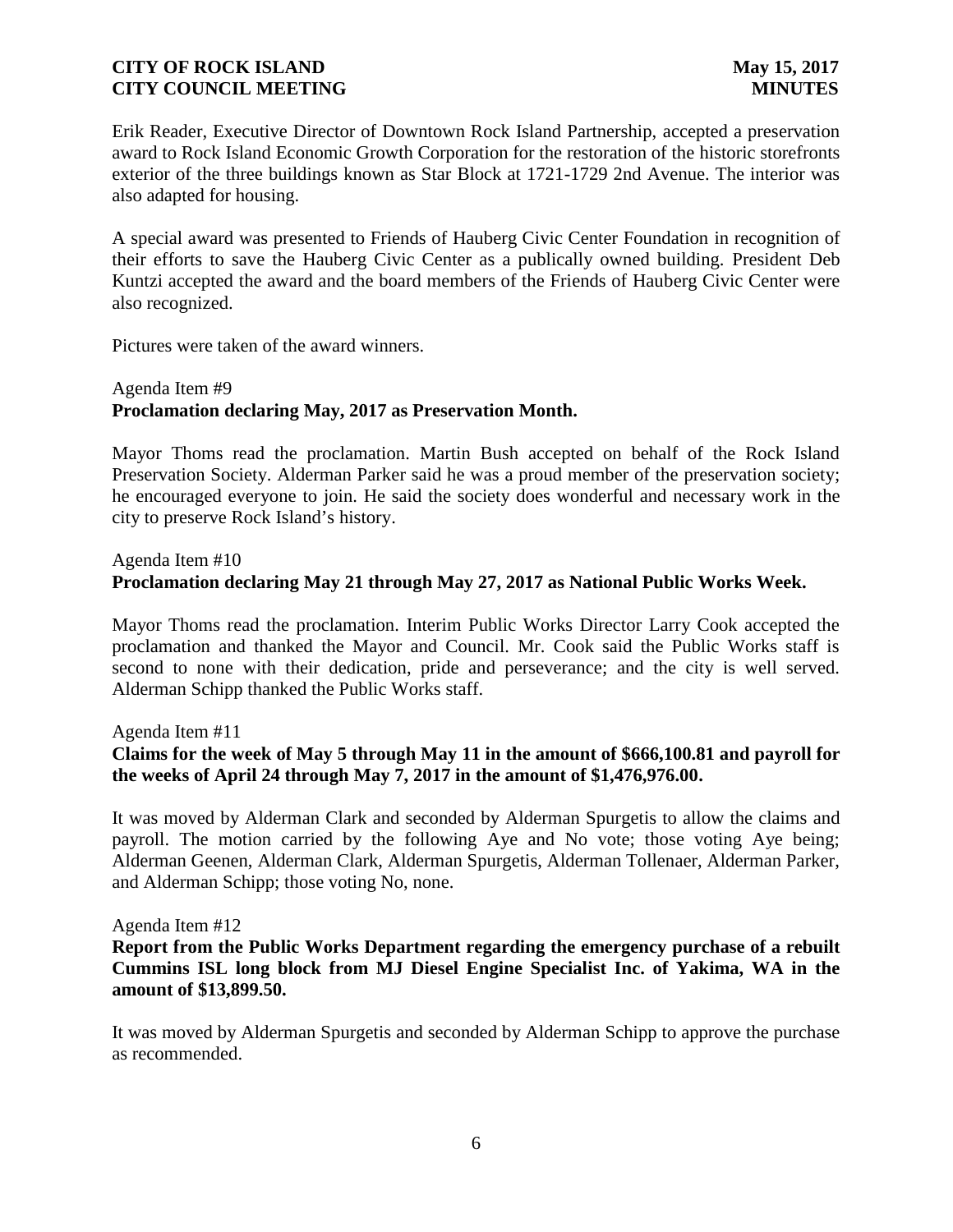Alderman Parker said he appreciates that the Public Works Department tries to shop local when possible.

The motion carried by the following Aye and No vote; those voting Aye being; Alderman Geenen, Alderman Clark, Alderman Spurgetis, Alderman Tollenaer, Alderman Parker, and Alderman Schipp; those voting No, none.

#### Agenda Item #13

## **Report from the Public Works Department regarding bids for the purchase of valve box parts, recommending the bid be awarded to Zimmer and Francescon, Inc. of Moline, IL in the amount of \$10,844.30.**

It was moved by Alderman Geenen and seconded by Alderman Schipp to award the bid as recommended and approve the purchase. The motion carried by the following Aye and No vote; those voting Aye being; Alderman Geenen, Alderman Clark, Alderman Spurgetis, Alderman Tollenaer, Alderman Parker, and Alderman Schipp; those voting No, none.

#### Agenda Item #14

**Report from the Public Works Department regarding bids for the 41st Avenue Court and 45th Street Court Reconstruction Project, recommending the low bid of Donald R. Bealer Family Limited Partnership, L.P. of Moline, IL be rejected due to non-responsiveness and the bid be awarded to Walter D. Laud, Inc. of East Moline, IL in the amount of \$309,814.60.**

It was moved by Alderman Schipp and seconded by Alderman Clark to reject the low bid and award the bid as recommended and authorize the City Manager to execute the contract documents. The motion carried by the following Aye and No vote; those voting Aye being; Alderman Geenen, Alderman Clark, Alderman Spurgetis, Alderman Tollenaer, Alderman Parker, and Alderman Schipp; those voting No, none.

Agenda Item #15

## **Report from the Community and Economic Development Department regarding the sale of City-owned property at the northwest corner of IL 92 and Andalusia Road for the development of a Casey's General Store Mini Truck Stop at the site.**

It was moved by Alderman Schipp and seconded by Alderman Parker to approve the sale of the property as recommended and direct CED staff to complete the negotiations with the applicant and prepare a purchase agreement for future City Council action.

Alderman Schipp said this was a big win for the City and is a perfect location for Casey's which he said is a great establishment. Community and Economic Development Director Chandler Poole said it is a fantastic corner and being City-owned made it possible to seek out potential buyers. They asked Casey's to incorporate a corporate fueling station in the development and Casey's agreed. Mr. Poole said in response to Alderman Spurgetis' question about the shape of the parcel that the site is irregularly shaped and most of it is undevelopable due to flooding.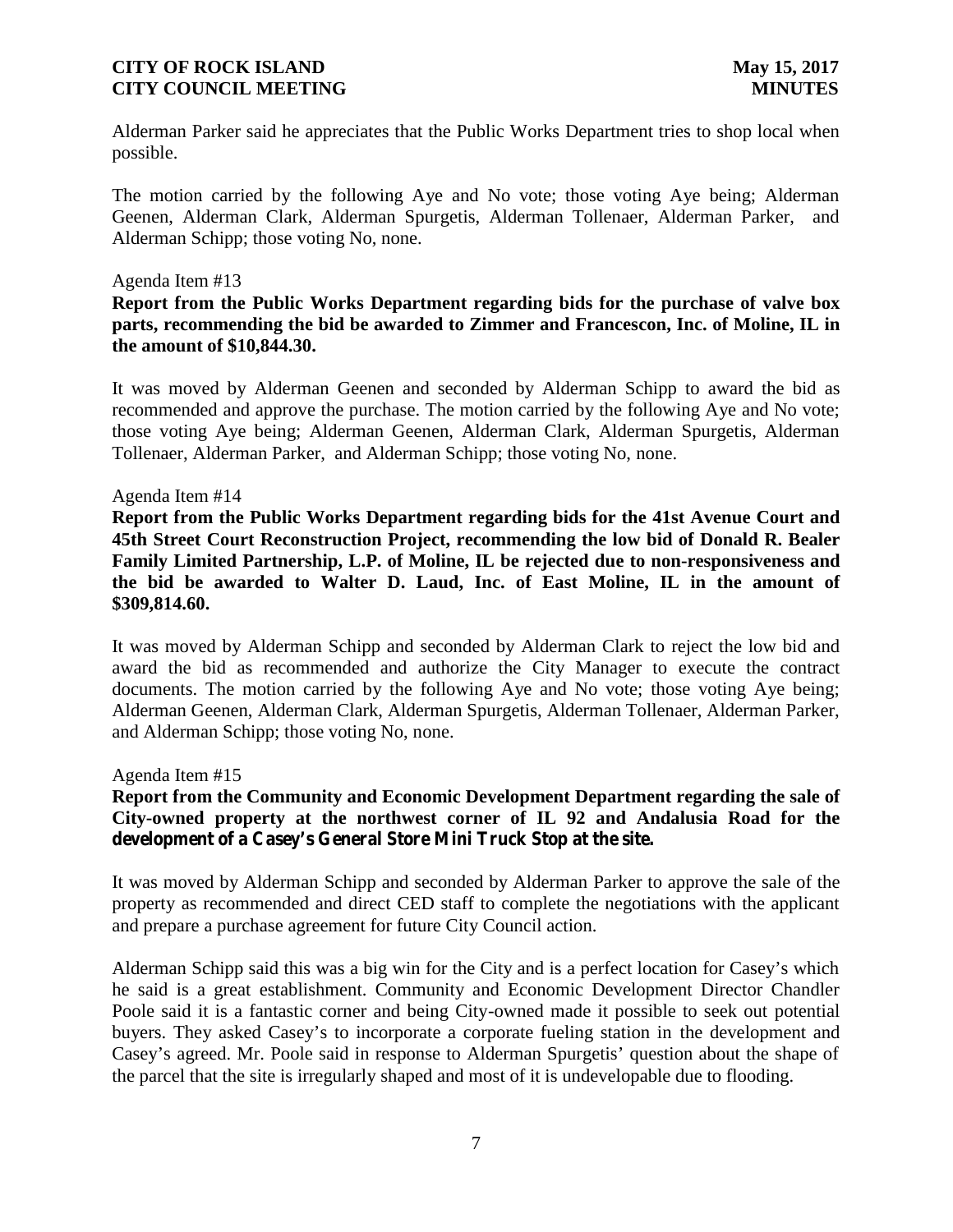The motion carried by the following Aye and No vote; those voting Aye being; Alderman Geenen, Alderman Clark, Alderman Spurgetis, Alderman Tollenaer, Alderman Parker, and Alderman Schipp; those voting No, none.

#### Agenda Item #16

## **Report from the Traffic Engineering Committee regarding a request for installation of a handicapped parking space on 6th Street for the home at 523 14th Avenue.**

It was moved by Alderman Clark and seconded by Alderman Tollenaer to approve the request as recommended and refer to the City Attorney for an ordinance. The motion carried by the following Aye and No vote; those voting Aye being; Alderman Geenen, Alderman Clark, Alderman Spurgetis, Alderman Tollenaer, Alderman Parker, and Alderman Schipp; those voting No, none.

#### Agenda Item #17

## **Report from the Traffic Engineering Committee regarding a request to replace the yield signs with stop signs at the intersection of 40th Street and 26th Avenue.**

It was moved by Alderman Geenen and seconded by Alderman Tollenaer to approve the request as recommended.

Alderman Schipp asked City Attorney Dave Morrison to clarify if the correct motion was made. The staff recommendation was to deny the request. Attorney Morrison recommended withdrawing the previous motion and restating it as a motion to deny the recommendation from staff and allow the stop signs. Alderman Geenen and Alderman Tollenaer withdrew their motion and second respectively.

It was moved by Alderman Geenen and seconded by Alderman Schipp to deny the staff's recommendation as presented and approve the applicant's request for the replacement of the yield signs with stop signs.

Resident Travis Spriet of 2609 40th Street presented a petition from 18 neighbors requesting the stop signs. He said their goal is for a four-way stop at the corner. He explained why the residents want stop signs.

Alderman Spurgetis stated he received an email from one person in opposition to stop signs at the intersection. Alderman Geenen said he spoke with the families involved and also the gentleman who is opposed. Alderman Geenen said the standards do not include city engagement and being reflective of what the community and neighbors want.

The motion carried by the following Aye and No vote; those voting Aye being; Alderman Geenen, Alderman Clark, Alderman Spurgetis, Alderman Tollenaer, Alderman Parker, and Alderman Schipp; those voting No, none.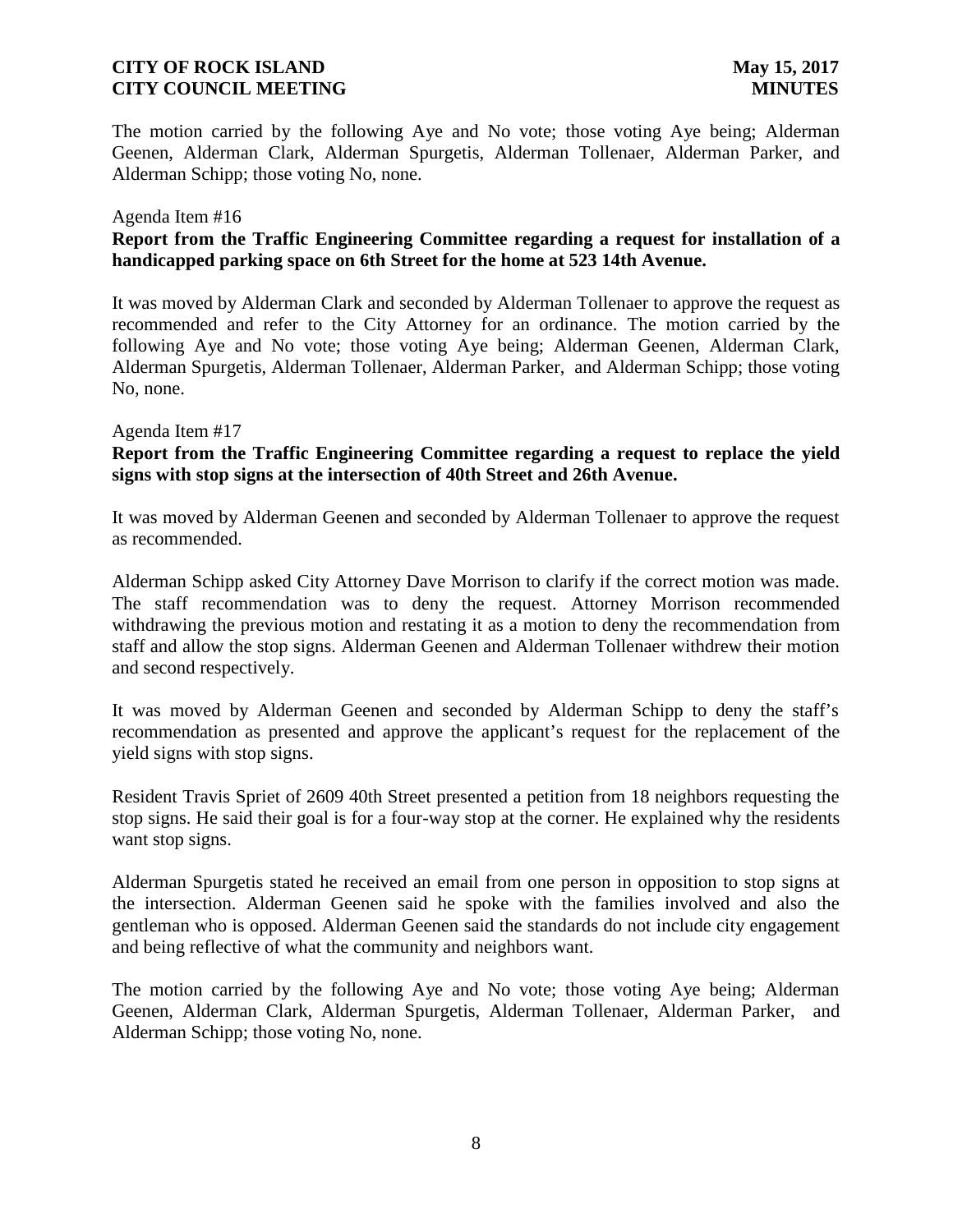#### Agenda Item #18

## **Report from the Traffic Engineering Committee regarding a request from Joseph Lemon, Rock Valley Office Park, for City Ordinance (Section 9-42) control of each of their parking lots at 4703 44th Street, 4705 44th Street, 4709 44th Street, and 4711 44th Street.**

It was moved by Alderman Tollenaer and seconded by Alderman Spurgetis to approve the request as recommended and refer to the City Attorney for an ordinance. The motion carried by the following Aye and No vote; those voting Aye being; Alderman Geenen, Alderman Clark, Alderman Spurgetis, Alderman Tollenaer, Alderman Parker, and Alderman Schipp; those voting No, none.

#### Agenda Item #19

## **Report from the Mayor regarding reappointments to the Beautification Commission.**

It was moved by Alderman Geenen and seconded by Alderman Tollenaer to approve the reappointments as recommended. The motion carried by the following Aye and No vote; those voting Aye being; Alderman Geenen, Alderman Clark, Alderman Spurgetis, Alderman Tollenaer, Alderman Parker, and Alderman Schipp; those voting No, none.

Sandra Hass was reappointed to serve another 4-year term to expire June, 2021. Todd Linscott was reappointed to serve another 4-year term to expire June, 2021. David VanLandegen was reappointed to serve another 4-year term to expire June, 2021.

# Agenda Item #20 **Report from the Mayor regarding an appointment to the Bi-State Regional Commission.**

It was moved by Alderman Schipp and seconded by Alderman Clark to approve the appointment as recommended. The motion carried by the following Aye and No vote; those voting Aye being; Alderman Geenen, Alderman Clark, Alderman Spurgetis, Alderman Tollenaer, Alderman Parker, and Alderman Schipp; those voting No, none.

Dave Geenen, 7th Ward Alderman, was appointed to fill the current vacancy.

#### Agenda Item #21

## **Report from the City Clerk regarding a request from Radicle Effect Brewerks for live entertainment outdoors with sound amplification and the consumption of alcohol outdoors on Friday, July 14, 2017 from 7:00 to 11:00 p.m. at 1340 31st Street.**

It was moved by Alderman Schipp and seconded by Alderman Parker to approve the event and request as recommended, subject to complying with all liquor license regulations, and subject to being closed down early if noise complaints are received.

Alderman Spurgetis voiced a concern about the hours and the noise. He said citizens in the neighborhood should call the non-emergency police department number if it gets too loud.